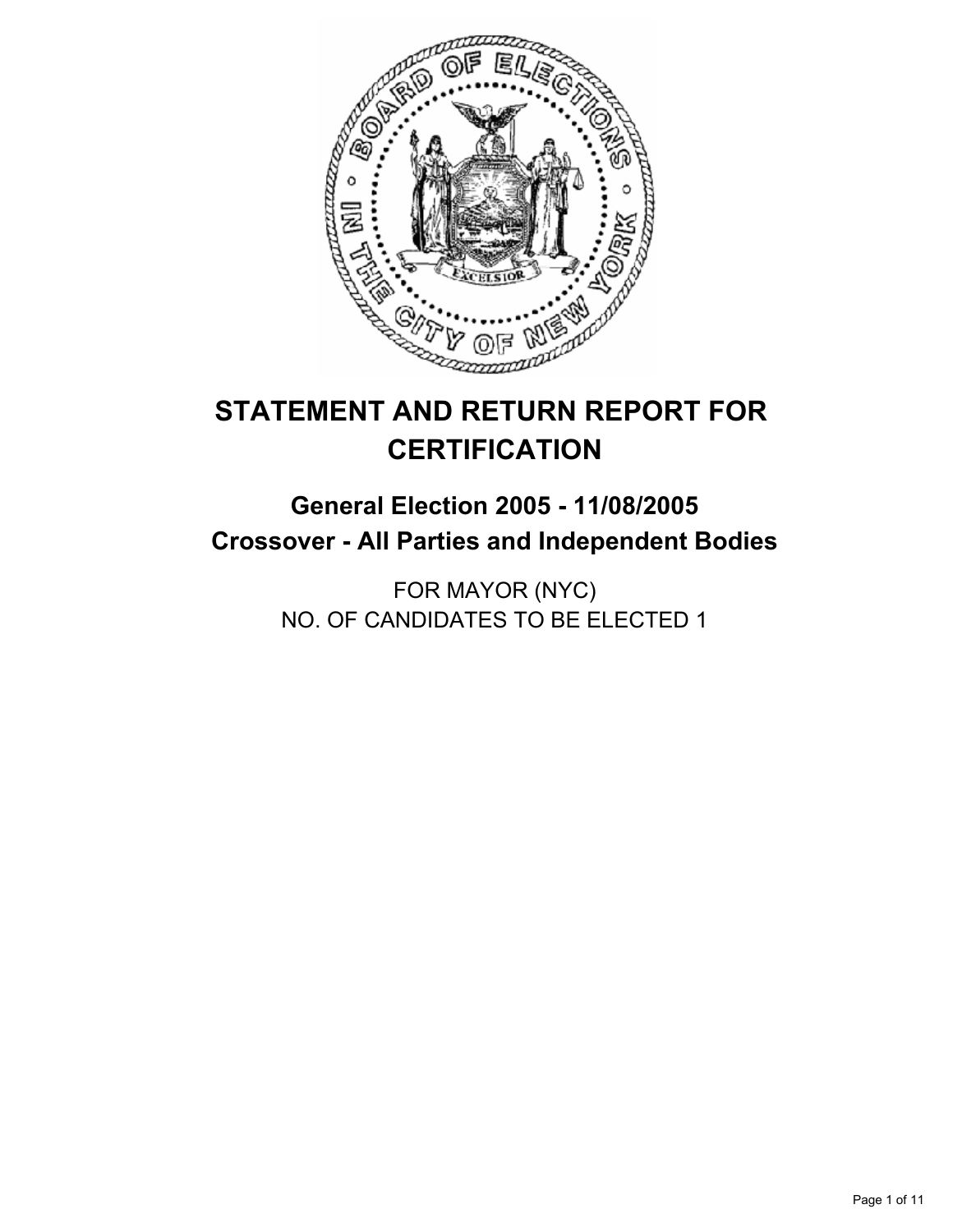

# **New York County**

| PUBLIC COUNTER                           | 320,823      |
|------------------------------------------|--------------|
| <b>EMERGENCY</b>                         | 604          |
| ABSENTEE/MILITARY                        | 6,286        |
| <b>AFFIDAVIT</b>                         | 5,140        |
| <b>TOTAL BALLOTS</b>                     | 332,853      |
| MICHAEL R BLOOMBERG (REPUBLICAN\LIBERAL) | 171,593      |
| FERNANDO FERRER (DEMOCRATIC)             | 120,813      |
| MICHAEL R BLOOMBERG (INDEPENDENCE)       | 25,416       |
| THOMAS V OGNIBENE (CONSERVATIVE)         | 1,729        |
| AUDREY SILK (LIBERTARIAN)                | 991          |
| MARTIN KOPPEL (SOCIALIST WORKERS)        | 758          |
| JIMMY MCMILLAN (RENT IS TOO DAMN HIGH)   | 1,369        |
| SETH A BLUM (EDUCATION)                  | 322          |
| ANTHONY GRONOWICZ (GREEN)                | 3,195        |
| ABBY COOK-MACK (WRITE-IN)                | 1            |
| AFAN GOLDBERG (WRITE-IN)                 | 1            |
| AL SHARPTON (WRITE-IN)                   | 3            |
| ALVIN LINDSEY (WRITE-IN)                 | 1            |
| ANTHONY WEINER (WRITE-IN)                | 14           |
| ARMINDA BEPKO (WRITE-IN)                 | 1            |
| BARBARA TURKEWITZ (WRITE-IN)             | 1            |
| BELLA ABZUG (WRITE-IN)                   | 1            |
| BENJAMIN BRONK (WRITE-IN)                | 1            |
| BEVERLY KOLBER (WRITE-IN)                | 1            |
| <b>BRIAN LEHRER (WRITE-IN)</b>           | 4            |
| <b>BRIAN SALKIN (WRITE-IN)</b>           | 1            |
| C. VIRGINIA FIELDS (WRITE-IN)            | 3            |
| CARLA C ZANONI (WRITE-IN)                | 1            |
| CECELIA LIM (WRITE-IN)                   | $\mathbf{1}$ |
| CHRISTOPHER X. BRODEUR (WRITE-IN)        | 14           |
| <b>CLAYTON BANKS (WRITE-IN)</b>          | 1            |
| EVAN GORDON (WRITE-IN)                   | 1            |
| FRANK BORZORELLI (WRITE-IN)              | 1            |
| <b>GALE BREWER (WRITE-IN)</b>            | 1            |
| GARY KASKEL (WRITE-IN)                   | 1            |
| GIFFORD MILLER (WRITE-IN)                | 7            |
| HARRIET LLOYD (WRITE-IN)                 | 1            |
| HARRY BELAFONTE (WRITE-IN)               | 1            |
| HILLARY CLINTON (WRITE-IN)               | 2            |
| JAMES CROOKSHANK (WRITE-IN)              | 1            |
| JAMES PRIZANT (WRITE-IN)                 | 1            |
| JIMMY MCMILLAN (WRITE-IN)                | 1            |
| JOHN CRAWFORD (WRITE-IN)                 | 1            |
| JONATHAN LEWIS (WRITE-IN)                | 1            |
| JOSH BOTKIN (WRITE-IN)                   | 1            |
| KELVIN BIAS (WRITE-IN)                   | 1            |
| LAIRD MAGUIRE (WRITE-IN)                 | 2            |
| LARRY SILVERSTEIN (WRITE-IN)             | 1            |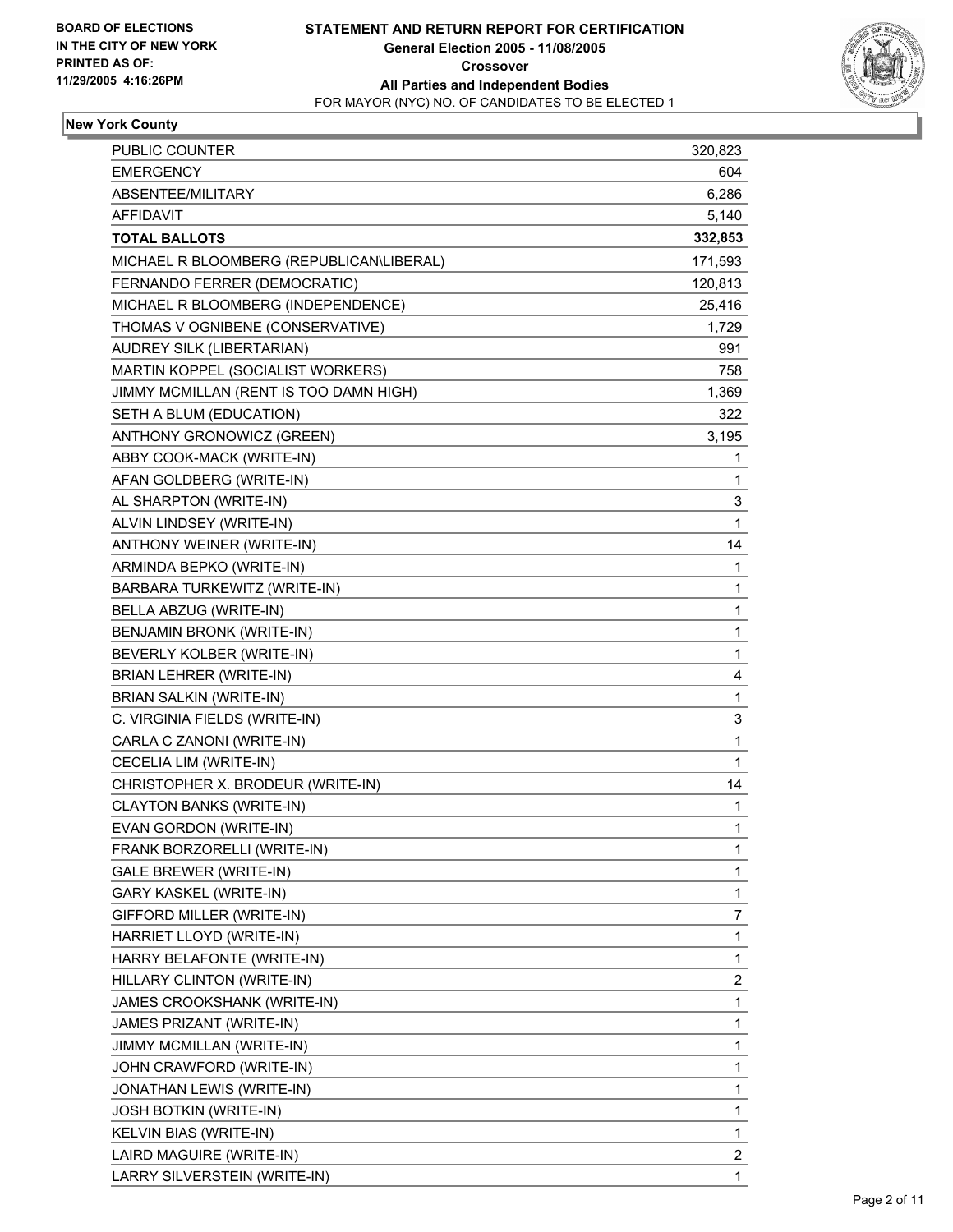

## **New York County**

| LIZ KRUGER (WRITE-IN)        |         |
|------------------------------|---------|
| MADELEINE ROOM (WRITE-IN)    |         |
| MARIA RAHA (WRITE-IN)        |         |
| MARIO CUOMO (WRITE-IN)       |         |
| MARK GREEN (WRITE-IN)        | 3       |
| MARK LEVINE (WRITE-IN)       | 1       |
| MARK STORK (WRITE-IN)        |         |
| MARTHA STORK (WRITE-IN)      |         |
| MICHAEL HALPERT (WRITE-IN)   |         |
| MICHAEL LUPINACCI (WRITE-IN) |         |
| NANCY EDER (WRITE-IN)        |         |
| NORMAN SIEGEL (WRITE-IN)     |         |
| RALPH NADER (WRITE-IN)       |         |
| ROBERT POMILLA (WRITE-IN)    |         |
| ROXANNE MARTIN (WRITE-IN)    |         |
| RUDOLPH GIULIANI (WRITE-IN)  |         |
| SHEILA RYAN (WRITE-IN)       |         |
| TONY GRONOWICZ (WRITE-IN)    |         |
| VALENTINE SANDERS (WRITE-IN) |         |
| WILLIAM CLINTON (WRITE-IN)   | 13      |
| <b>TOTAL VOTES</b>           | 326,295 |
| <b>UNRECORDED</b>            | 6.558   |

## **Bronx County**

| 719<br>3,696<br>2,972<br>201,393<br>69,577<br>117,734<br>6,840<br>1,185<br>234<br>231<br>474<br>131<br>466<br>1<br>196,873<br>4,520 | PUBLIC COUNTER                           | 194,006 |
|-------------------------------------------------------------------------------------------------------------------------------------|------------------------------------------|---------|
|                                                                                                                                     | <b>EMERGENCY</b>                         |         |
|                                                                                                                                     | ABSENTEE/MILITARY                        |         |
|                                                                                                                                     | <b>AFFIDAVIT</b>                         |         |
|                                                                                                                                     | <b>TOTAL BALLOTS</b>                     |         |
|                                                                                                                                     | MICHAEL R BLOOMBERG (REPUBLICAN\LIBERAL) |         |
|                                                                                                                                     | FERNANDO FERRER (DEMOCRATIC)             |         |
|                                                                                                                                     | MICHAEL R BLOOMBERG (INDEPENDENCE)       |         |
|                                                                                                                                     | THOMAS V OGNIBENE (CONSERVATIVE)         |         |
|                                                                                                                                     | AUDREY SILK (LIBERTARIAN)                |         |
|                                                                                                                                     | MARTIN KOPPEL (SOCIALIST WORKERS)        |         |
|                                                                                                                                     | JIMMY MCMILLAN (RENT IS TOO DAMN HIGH)   |         |
|                                                                                                                                     | SETH A BLUM (EDUCATION)                  |         |
|                                                                                                                                     | ANTHONY GRONOWICZ (GREEN)                |         |
|                                                                                                                                     | WILLIAM CLINTON (WRITE-IN)               |         |
|                                                                                                                                     | <b>TOTAL VOTES</b>                       |         |
|                                                                                                                                     | <b>UNRECORDED</b>                        |         |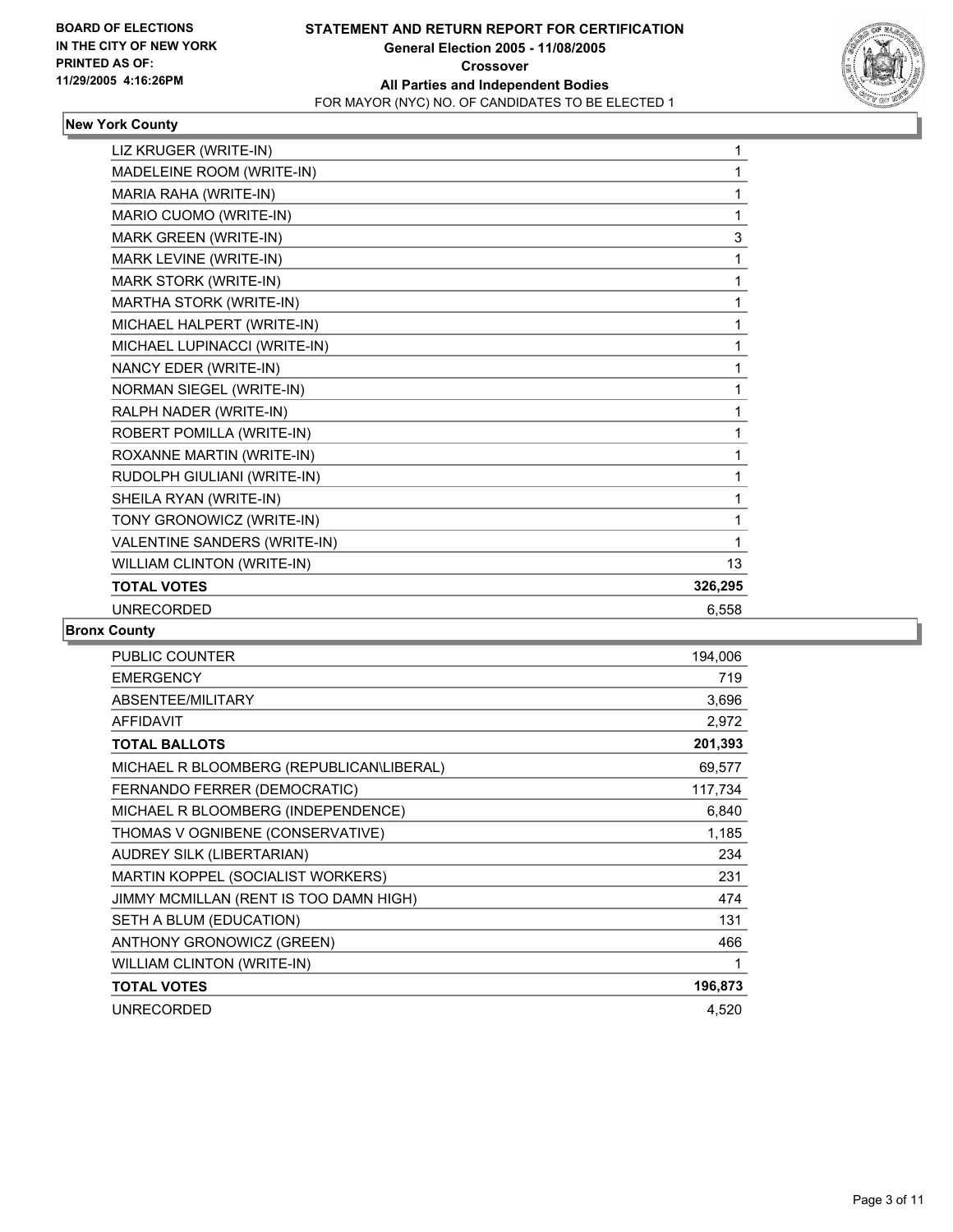

## **Kings County**

| PUBLIC COUNTER                           | 355,382                 |
|------------------------------------------|-------------------------|
| <b>EMERGENCY</b>                         | 2,177                   |
| ABSENTEE/MILITARY                        | 5,876                   |
| <b>AFFIDAVIT</b>                         | 4,236                   |
| <b>TOTAL BALLOTS</b>                     | 367,671                 |
| MICHAEL R BLOOMBERG (REPUBLICAN\LIBERAL) | 189,581                 |
| FERNANDO FERRER (DEMOCRATIC)             | 140,282                 |
| MICHAEL R BLOOMBERG (INDEPENDENCE)       | 20,141                  |
| THOMAS V OGNIBENE (CONSERVATIVE)         | 3,573                   |
| AUDREY SILK (LIBERTARIAN)                | 841                     |
| MARTIN KOPPEL (SOCIALIST WORKERS)        | 766                     |
| JIMMY MCMILLAN (RENT IS TOO DAMN HIGH)   | 1,293                   |
| SETH A BLUM (EDUCATION)                  | 382                     |
| ANTHONY GRONOWICZ (GREEN)                | 3,112                   |
| ABRAHAM MORGENSTERN (WRITE-IN)           | 1                       |
| ALFRED E. NEWMAN (WRITE-IN)              | 1                       |
| ALTON MADDOX (WRITE-IN)                  | $\mathbf{1}$            |
| ANTHONY WEINER (WRITE-IN)                | 10                      |
| CASEY M. WURZBACH (WRITE-IN)             | 1                       |
| CHARLES BARON (WRITE-IN)                 | 1                       |
| CHARLES BARRON (WRITE-IN)                | 1                       |
| CHRISTINE QUINN (WRITE-IN)               | 1                       |
| CHRISTOPHER X. BODEUR (WRITE-IN)         | $\mathbf{1}$            |
| CHRISTOPHER X. BRODEUR (WRITE-IN)        | 15                      |
| CHRISTOPHER X. BRODUER (WRITE-IN)        | 1                       |
| DAN CANTOR (WRITE-IN)                    | 1                       |
| DANIEL R. GENTILI (WRITE-IN)             | 1                       |
| DAVID WERTHEIMER (WRITE-IN)              | 1                       |
| E. VINCENT WARREN (WRITE-IN)             | 1                       |
| EDE FOX (WRITE-IN)                       | 1                       |
| <b>EMILY FARRIS (WRITE-IN)</b>           | 1                       |
| EVA S. MOSKOWITZ (WRITE-IN)              | 2                       |
| <b>GENE RUSSIANOFF (WRITE-IN)</b>        | 2                       |
| <b>GENEVA CAUSEY (WRITE-IN)</b>          | 1                       |
| GIFFORD MILLER (WRITE-IN)                | 3                       |
| GREGORY A. MONTE (WRITE-IN)              | $\overline{\mathbf{c}}$ |
| HILLARY CLINTON (WRITE-IN)               | 1                       |
| HOWARD STERN (WRITE-IN)                  | 1                       |
| JACQUELINE MISLA (WRITE-IN)              | 1                       |
| JERRY SILVER (WRITE-IN)                  | 1                       |
| JOAN CARBONARO (WRITE-IN)                | 1                       |
| JOY CHATEL (WRITE-IN)                    | 1                       |
| JULIA FREEDSON (WRITE-IN)                | 1                       |
| KATHLEEN WOLF (WRITE-IN)                 | $\boldsymbol{2}$        |
| LETITIA JAMES (WRITE-IN)                 | 2                       |
| LILLITHE E. MEYERS (WRITE-IN)            | 1                       |
| LYNNE SERPE (WRITE-IN)                   | 1                       |
| MARK TREYGER (WRITE-IN)                  | 1                       |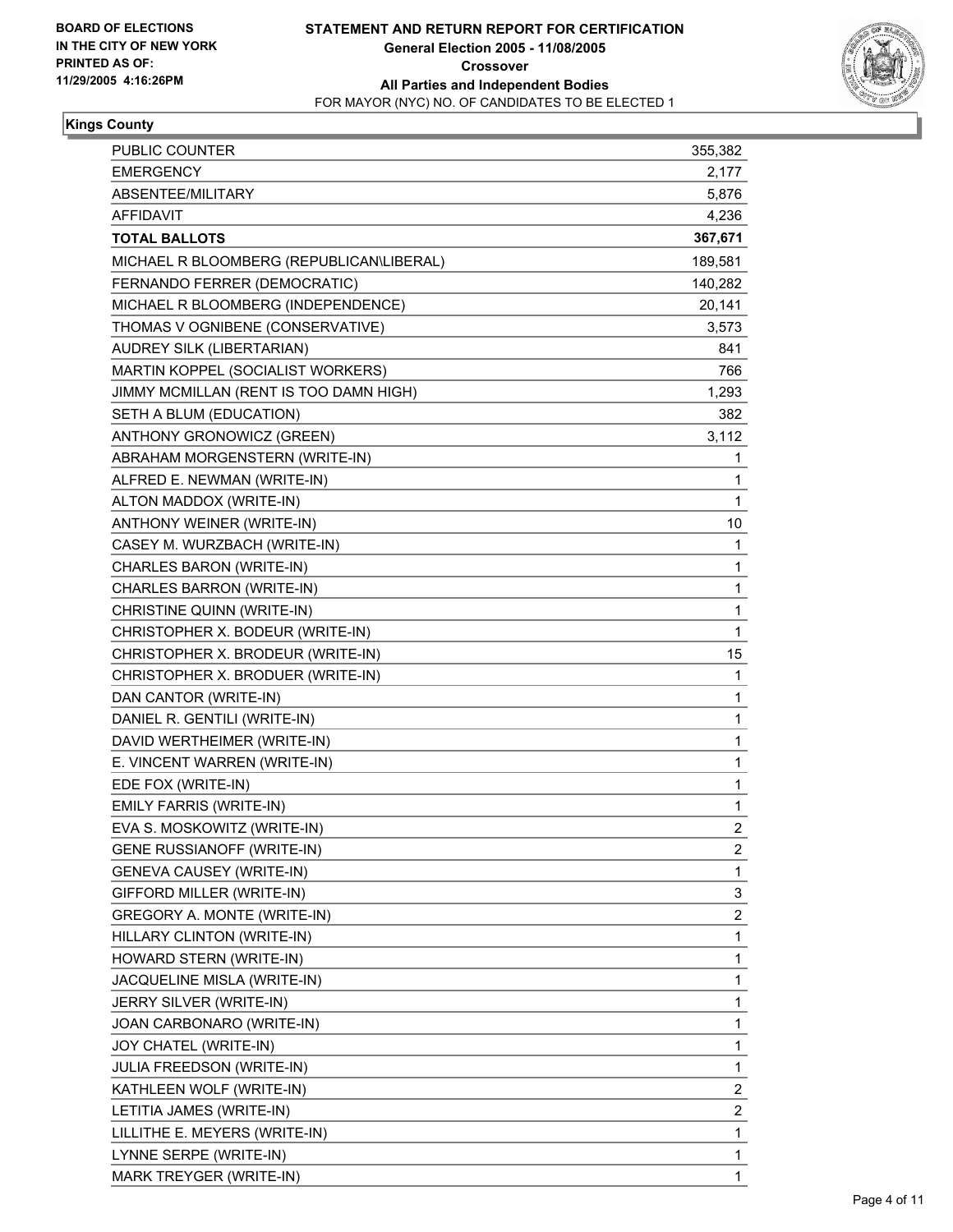

## **Kings County**

| MARTY MARKOWITZ (WRITE-IN)           |         |
|--------------------------------------|---------|
| MARVIN MALATER (WRITE-IN)            |         |
| MATTHEW E. ENDLICH (WRITE-IN)        | 3       |
| MATTHEW ENDLICH (WRITE-IN)           |         |
| MORDECHAI KATZ (WRITE-IN)            |         |
| MORRIS RUBINSTEIN (WRITE-IN)         |         |
| NAFTALI STEINBERG (WRITE-IN)         |         |
| NIKKI COLON (WRITE-IN)               |         |
| RALPH E. HULUCKI (WRITE-IN)          |         |
| RUDY GIULINANI (WRITE-IN)            |         |
| T.O.L. (WRITE-IN)                    |         |
| THOMAS ALBINO (WRITE-IN)             |         |
| <b>WILLIAM CLINTON (WRITE-IN)</b>    | 9       |
| WILLIAM JEFFERSON CLINTON (WRITE-IN) | 3       |
| <b>TOTAL VOTES</b>                   | 360,061 |
| <b>UNRECORDED</b>                    | 7,610   |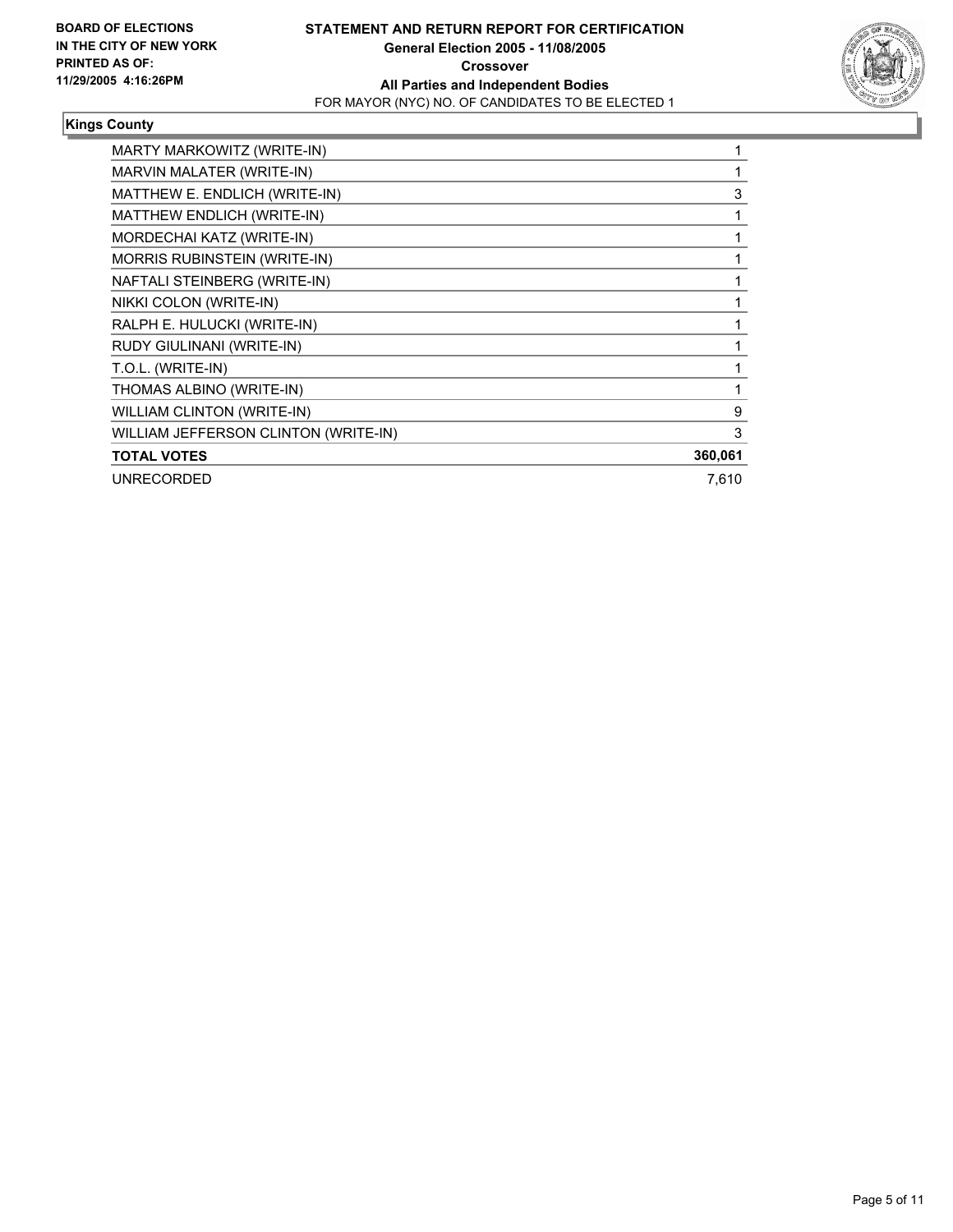

## **Queens County**

| <b>EMERGENCY</b><br>ABSENTEE/MILITARY<br>AFFIDAVIT<br><b>TOTAL BALLOTS</b><br>MICHAEL R BLOOMBERG (REPUBLICAN\LIBERAL)<br>FERNANDO FERRER (DEMOCRATIC)<br>107,086<br>MICHAEL R BLOOMBERG (INDEPENDENCE)<br>17,689<br>THOMAS V OGNIBENE (CONSERVATIVE)<br><b>AUDREY SILK (LIBERTARIAN)</b><br>MARTIN KOPPEL (SOCIALIST WORKERS)<br>JIMMY MCMILLAN (RENT IS TOO DAMN HIGH)<br>SETH A BLUM (EDUCATION)<br>ANTHONY GRONOWICZ (GREEN)<br>1,285<br>AL SHARPTON (WRITE-IN)<br>ALLAN JENNINGS (WRITE-IN)<br>ANTHONY GRONWICZ (WRITE-IN)<br>ANTHONY WEINER (WRITE-IN)<br>1<br><b>BRIAN LITTREIL (WRITE-IN)</b><br>CARLOS OPLACIO SR (WRITE-IN)<br>1<br>CECILA LEE (WRITE-IN)<br>CHANIE SCHWEID (WRITE-IN)<br>1<br>$\mathbf{1}$<br>CHRISTOPHER BRODEUR (WRITE-IN)<br>$\overline{\mathbf{c}}$<br>CHRISTOPHER X. BRODEUR (WRITE-IN)<br>DAFFY DUCK (WRITE-IN)<br>1<br>1<br>DAVID GOREL (WRITE-IN)<br>DOROTHY WARMAN (WRITE-IN)<br>ED KOCH (WRITE-IN)<br>$\overline{\mathbf{c}}$<br>EDWIN MOORE (WRITE-IN)<br>FARD MUHAMMAD (WRITE-IN)<br>GIFFORD MILLER (WRITE-IN)<br>1<br>GOD (WRITE-IN)<br>1<br><b>GRACE KELLY (WRITE-IN)</b><br>JERALD SEIDMAN (WRITE-IN)<br><b>JESUS CHRIST (WRITE-IN)</b><br>JOHN SABINI (WRITE-IN)<br>JOHN W CRONIN (WRITE-IN)<br>JOSEPH ADDABBO (WRITE-IN)<br><b>JOSHUA RIKLAN (WRITE-IN)</b><br>JOSPEH RUCCO (WRITE-IN)<br>K.H. (WRITE-IN)<br>MARK GREEN (WRITE-IN)<br>MARK SENAPE (WRITE-IN)<br>1<br>MARY B OHARA (WRITE-IN)<br>MICHAEL CHANIN (WRITE-IN)<br>$\mathbf 1$<br>OREO SEIFERT (WRITE-IN)<br>5<br>PABLO MARTINEZ (WRITE-IN) | <b>PUBLIC COUNTER</b>       | 313,444                 |
|---------------------------------------------------------------------------------------------------------------------------------------------------------------------------------------------------------------------------------------------------------------------------------------------------------------------------------------------------------------------------------------------------------------------------------------------------------------------------------------------------------------------------------------------------------------------------------------------------------------------------------------------------------------------------------------------------------------------------------------------------------------------------------------------------------------------------------------------------------------------------------------------------------------------------------------------------------------------------------------------------------------------------------------------------------------------------------------------------------------------------------------------------------------------------------------------------------------------------------------------------------------------------------------------------------------------------------------------------------------------------------------------------------------------------------------------------------------------------------------------------------------------------------------------------|-----------------------------|-------------------------|
|                                                                                                                                                                                                                                                                                                                                                                                                                                                                                                                                                                                                                                                                                                                                                                                                                                                                                                                                                                                                                                                                                                                                                                                                                                                                                                                                                                                                                                                                                                                                                   |                             | 624                     |
|                                                                                                                                                                                                                                                                                                                                                                                                                                                                                                                                                                                                                                                                                                                                                                                                                                                                                                                                                                                                                                                                                                                                                                                                                                                                                                                                                                                                                                                                                                                                                   |                             | 6,077                   |
|                                                                                                                                                                                                                                                                                                                                                                                                                                                                                                                                                                                                                                                                                                                                                                                                                                                                                                                                                                                                                                                                                                                                                                                                                                                                                                                                                                                                                                                                                                                                                   |                             | 3,546                   |
|                                                                                                                                                                                                                                                                                                                                                                                                                                                                                                                                                                                                                                                                                                                                                                                                                                                                                                                                                                                                                                                                                                                                                                                                                                                                                                                                                                                                                                                                                                                                                   |                             | 323,691                 |
|                                                                                                                                                                                                                                                                                                                                                                                                                                                                                                                                                                                                                                                                                                                                                                                                                                                                                                                                                                                                                                                                                                                                                                                                                                                                                                                                                                                                                                                                                                                                                   |                             | 184,426                 |
|                                                                                                                                                                                                                                                                                                                                                                                                                                                                                                                                                                                                                                                                                                                                                                                                                                                                                                                                                                                                                                                                                                                                                                                                                                                                                                                                                                                                                                                                                                                                                   |                             |                         |
|                                                                                                                                                                                                                                                                                                                                                                                                                                                                                                                                                                                                                                                                                                                                                                                                                                                                                                                                                                                                                                                                                                                                                                                                                                                                                                                                                                                                                                                                                                                                                   |                             |                         |
|                                                                                                                                                                                                                                                                                                                                                                                                                                                                                                                                                                                                                                                                                                                                                                                                                                                                                                                                                                                                                                                                                                                                                                                                                                                                                                                                                                                                                                                                                                                                                   |                             | 5,645                   |
|                                                                                                                                                                                                                                                                                                                                                                                                                                                                                                                                                                                                                                                                                                                                                                                                                                                                                                                                                                                                                                                                                                                                                                                                                                                                                                                                                                                                                                                                                                                                                   |                             | 617                     |
|                                                                                                                                                                                                                                                                                                                                                                                                                                                                                                                                                                                                                                                                                                                                                                                                                                                                                                                                                                                                                                                                                                                                                                                                                                                                                                                                                                                                                                                                                                                                                   |                             | 384                     |
|                                                                                                                                                                                                                                                                                                                                                                                                                                                                                                                                                                                                                                                                                                                                                                                                                                                                                                                                                                                                                                                                                                                                                                                                                                                                                                                                                                                                                                                                                                                                                   |                             | 799                     |
|                                                                                                                                                                                                                                                                                                                                                                                                                                                                                                                                                                                                                                                                                                                                                                                                                                                                                                                                                                                                                                                                                                                                                                                                                                                                                                                                                                                                                                                                                                                                                   |                             | 264                     |
|                                                                                                                                                                                                                                                                                                                                                                                                                                                                                                                                                                                                                                                                                                                                                                                                                                                                                                                                                                                                                                                                                                                                                                                                                                                                                                                                                                                                                                                                                                                                                   |                             |                         |
|                                                                                                                                                                                                                                                                                                                                                                                                                                                                                                                                                                                                                                                                                                                                                                                                                                                                                                                                                                                                                                                                                                                                                                                                                                                                                                                                                                                                                                                                                                                                                   |                             | $\mathbf{1}$            |
|                                                                                                                                                                                                                                                                                                                                                                                                                                                                                                                                                                                                                                                                                                                                                                                                                                                                                                                                                                                                                                                                                                                                                                                                                                                                                                                                                                                                                                                                                                                                                   |                             | 1                       |
|                                                                                                                                                                                                                                                                                                                                                                                                                                                                                                                                                                                                                                                                                                                                                                                                                                                                                                                                                                                                                                                                                                                                                                                                                                                                                                                                                                                                                                                                                                                                                   |                             | 1                       |
|                                                                                                                                                                                                                                                                                                                                                                                                                                                                                                                                                                                                                                                                                                                                                                                                                                                                                                                                                                                                                                                                                                                                                                                                                                                                                                                                                                                                                                                                                                                                                   |                             | 6                       |
|                                                                                                                                                                                                                                                                                                                                                                                                                                                                                                                                                                                                                                                                                                                                                                                                                                                                                                                                                                                                                                                                                                                                                                                                                                                                                                                                                                                                                                                                                                                                                   |                             |                         |
|                                                                                                                                                                                                                                                                                                                                                                                                                                                                                                                                                                                                                                                                                                                                                                                                                                                                                                                                                                                                                                                                                                                                                                                                                                                                                                                                                                                                                                                                                                                                                   |                             |                         |
|                                                                                                                                                                                                                                                                                                                                                                                                                                                                                                                                                                                                                                                                                                                                                                                                                                                                                                                                                                                                                                                                                                                                                                                                                                                                                                                                                                                                                                                                                                                                                   |                             | 1                       |
|                                                                                                                                                                                                                                                                                                                                                                                                                                                                                                                                                                                                                                                                                                                                                                                                                                                                                                                                                                                                                                                                                                                                                                                                                                                                                                                                                                                                                                                                                                                                                   |                             |                         |
|                                                                                                                                                                                                                                                                                                                                                                                                                                                                                                                                                                                                                                                                                                                                                                                                                                                                                                                                                                                                                                                                                                                                                                                                                                                                                                                                                                                                                                                                                                                                                   |                             |                         |
|                                                                                                                                                                                                                                                                                                                                                                                                                                                                                                                                                                                                                                                                                                                                                                                                                                                                                                                                                                                                                                                                                                                                                                                                                                                                                                                                                                                                                                                                                                                                                   |                             |                         |
|                                                                                                                                                                                                                                                                                                                                                                                                                                                                                                                                                                                                                                                                                                                                                                                                                                                                                                                                                                                                                                                                                                                                                                                                                                                                                                                                                                                                                                                                                                                                                   |                             |                         |
|                                                                                                                                                                                                                                                                                                                                                                                                                                                                                                                                                                                                                                                                                                                                                                                                                                                                                                                                                                                                                                                                                                                                                                                                                                                                                                                                                                                                                                                                                                                                                   |                             |                         |
|                                                                                                                                                                                                                                                                                                                                                                                                                                                                                                                                                                                                                                                                                                                                                                                                                                                                                                                                                                                                                                                                                                                                                                                                                                                                                                                                                                                                                                                                                                                                                   |                             | 1                       |
|                                                                                                                                                                                                                                                                                                                                                                                                                                                                                                                                                                                                                                                                                                                                                                                                                                                                                                                                                                                                                                                                                                                                                                                                                                                                                                                                                                                                                                                                                                                                                   |                             |                         |
|                                                                                                                                                                                                                                                                                                                                                                                                                                                                                                                                                                                                                                                                                                                                                                                                                                                                                                                                                                                                                                                                                                                                                                                                                                                                                                                                                                                                                                                                                                                                                   |                             | 1                       |
|                                                                                                                                                                                                                                                                                                                                                                                                                                                                                                                                                                                                                                                                                                                                                                                                                                                                                                                                                                                                                                                                                                                                                                                                                                                                                                                                                                                                                                                                                                                                                   |                             | 1                       |
|                                                                                                                                                                                                                                                                                                                                                                                                                                                                                                                                                                                                                                                                                                                                                                                                                                                                                                                                                                                                                                                                                                                                                                                                                                                                                                                                                                                                                                                                                                                                                   |                             |                         |
|                                                                                                                                                                                                                                                                                                                                                                                                                                                                                                                                                                                                                                                                                                                                                                                                                                                                                                                                                                                                                                                                                                                                                                                                                                                                                                                                                                                                                                                                                                                                                   |                             |                         |
|                                                                                                                                                                                                                                                                                                                                                                                                                                                                                                                                                                                                                                                                                                                                                                                                                                                                                                                                                                                                                                                                                                                                                                                                                                                                                                                                                                                                                                                                                                                                                   |                             | 1                       |
|                                                                                                                                                                                                                                                                                                                                                                                                                                                                                                                                                                                                                                                                                                                                                                                                                                                                                                                                                                                                                                                                                                                                                                                                                                                                                                                                                                                                                                                                                                                                                   |                             | 1                       |
|                                                                                                                                                                                                                                                                                                                                                                                                                                                                                                                                                                                                                                                                                                                                                                                                                                                                                                                                                                                                                                                                                                                                                                                                                                                                                                                                                                                                                                                                                                                                                   |                             | 1                       |
|                                                                                                                                                                                                                                                                                                                                                                                                                                                                                                                                                                                                                                                                                                                                                                                                                                                                                                                                                                                                                                                                                                                                                                                                                                                                                                                                                                                                                                                                                                                                                   |                             | 1                       |
|                                                                                                                                                                                                                                                                                                                                                                                                                                                                                                                                                                                                                                                                                                                                                                                                                                                                                                                                                                                                                                                                                                                                                                                                                                                                                                                                                                                                                                                                                                                                                   |                             | $\overline{\mathbf{c}}$ |
|                                                                                                                                                                                                                                                                                                                                                                                                                                                                                                                                                                                                                                                                                                                                                                                                                                                                                                                                                                                                                                                                                                                                                                                                                                                                                                                                                                                                                                                                                                                                                   |                             | 1                       |
|                                                                                                                                                                                                                                                                                                                                                                                                                                                                                                                                                                                                                                                                                                                                                                                                                                                                                                                                                                                                                                                                                                                                                                                                                                                                                                                                                                                                                                                                                                                                                   |                             | 1                       |
|                                                                                                                                                                                                                                                                                                                                                                                                                                                                                                                                                                                                                                                                                                                                                                                                                                                                                                                                                                                                                                                                                                                                                                                                                                                                                                                                                                                                                                                                                                                                                   |                             | 1                       |
|                                                                                                                                                                                                                                                                                                                                                                                                                                                                                                                                                                                                                                                                                                                                                                                                                                                                                                                                                                                                                                                                                                                                                                                                                                                                                                                                                                                                                                                                                                                                                   |                             | 1                       |
|                                                                                                                                                                                                                                                                                                                                                                                                                                                                                                                                                                                                                                                                                                                                                                                                                                                                                                                                                                                                                                                                                                                                                                                                                                                                                                                                                                                                                                                                                                                                                   |                             | 1                       |
|                                                                                                                                                                                                                                                                                                                                                                                                                                                                                                                                                                                                                                                                                                                                                                                                                                                                                                                                                                                                                                                                                                                                                                                                                                                                                                                                                                                                                                                                                                                                                   |                             | 1                       |
|                                                                                                                                                                                                                                                                                                                                                                                                                                                                                                                                                                                                                                                                                                                                                                                                                                                                                                                                                                                                                                                                                                                                                                                                                                                                                                                                                                                                                                                                                                                                                   |                             |                         |
|                                                                                                                                                                                                                                                                                                                                                                                                                                                                                                                                                                                                                                                                                                                                                                                                                                                                                                                                                                                                                                                                                                                                                                                                                                                                                                                                                                                                                                                                                                                                                   |                             | 1                       |
|                                                                                                                                                                                                                                                                                                                                                                                                                                                                                                                                                                                                                                                                                                                                                                                                                                                                                                                                                                                                                                                                                                                                                                                                                                                                                                                                                                                                                                                                                                                                                   |                             |                         |
|                                                                                                                                                                                                                                                                                                                                                                                                                                                                                                                                                                                                                                                                                                                                                                                                                                                                                                                                                                                                                                                                                                                                                                                                                                                                                                                                                                                                                                                                                                                                                   |                             |                         |
|                                                                                                                                                                                                                                                                                                                                                                                                                                                                                                                                                                                                                                                                                                                                                                                                                                                                                                                                                                                                                                                                                                                                                                                                                                                                                                                                                                                                                                                                                                                                                   | ROSEMARY SHEPARD (WRITE-IN) | 1                       |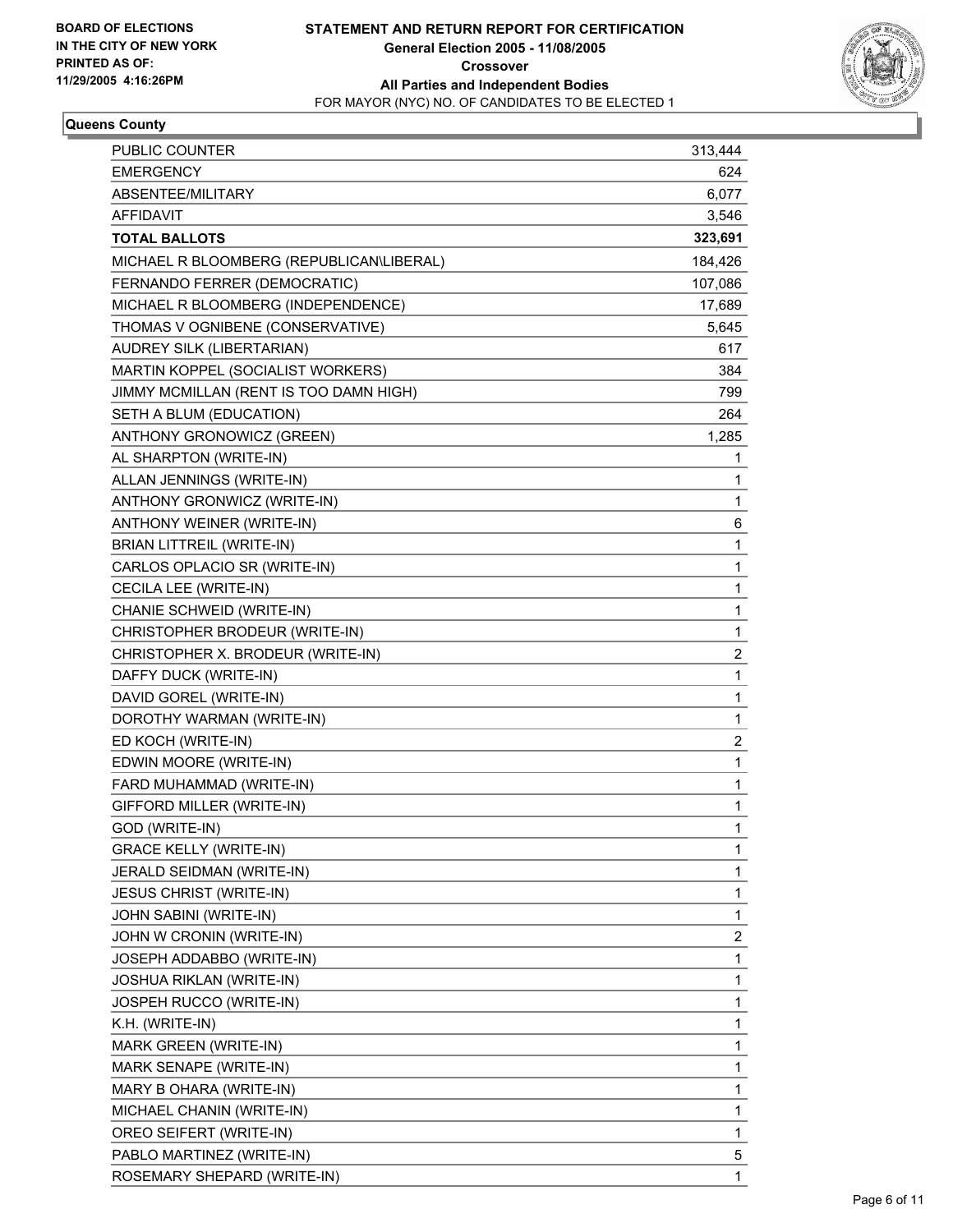

## **Queens County**

| ROXANNE MARTIN (WRITE-IN)    | ◠       |
|------------------------------|---------|
| ROXANNE Z MARTIN (WRITE-IN)  |         |
| RUDY GULLIANI (WRITE-IN)     |         |
| SAM SEDER (WRITE-IN)         |         |
| SCOTT I. MARSHALL (WRITE-IN) |         |
| SERPICO (WRITE-IN)           |         |
| T MAC (WRITE-IN)             |         |
| VIKAS ATUL BANDHU (WRITE-IN) |         |
| VIRGINIA FIELDS (WRITE-IN)   |         |
| <b>TOTAL VOTES</b>           | 318,252 |
| UNRECORDED                   | 5.439   |

**Richmond County**

| <b>PUBLIC COUNTER</b>                    | 86,364 |
|------------------------------------------|--------|
| <b>EMERGENCY</b>                         | 60     |
| ABSENTEE/MILITARY                        | 2,390  |
| <b>AFFIDAVIT</b>                         | 938    |
| <b>TOTAL BALLOTS</b>                     | 89,752 |
| MICHAEL R BLOOMBERG (REPUBLICAN\LIBERAL) | 63,267 |
| FERNANDO FERRER (DEMOCRATIC)             | 17,304 |
| MICHAEL R BLOOMBERG (INDEPENDENCE)       | 4,559  |
| THOMAS V OGNIBENE (CONSERVATIVE)         | 2,498  |
| AUDREY SILK (LIBERTARIAN)                | 205    |
| MARTIN KOPPEL (SOCIALIST WORKERS)        | 117    |
| JIMMY MCMILLAN (RENT IS TOO DAMN HIGH)   | 176    |
| SETH A BLUM (EDUCATION)                  | 77     |
| <b>ANTHONY GRONOWICZ (GREEN)</b>         | 239    |
| ANDRES GUTIERREZ (WRITE-IN)              | 1      |
| ANTHONY WEINER (WRITE-IN)                | 1      |
| CHRISTOPHER X. BRODOEUR (WRITE-IN)       | 1      |
| JODY HALL (WRITE-IN)                     | 1      |
| LYNDA BERNSTEIN (WRITE-IN)               | 1      |
| MATT HYLAND (WRITE-IN)                   | 1      |
| MATT MAHONEY (WRITE-IN)                  | 1      |
| RONALD VEAL (WRITE-IN)                   | 1      |
| RUDOLPH GUILLIANI (WRITE-IN)             | 1      |
| SUSAN MOLINARI (WRITE-IN)                | 1      |
| <b>VINCENT GENTILE (WRITE-IN)</b>        | 2      |
| <b>TOTAL VOTES</b>                       | 88,454 |
| <b>UNRECORDED</b>                        | 1,298  |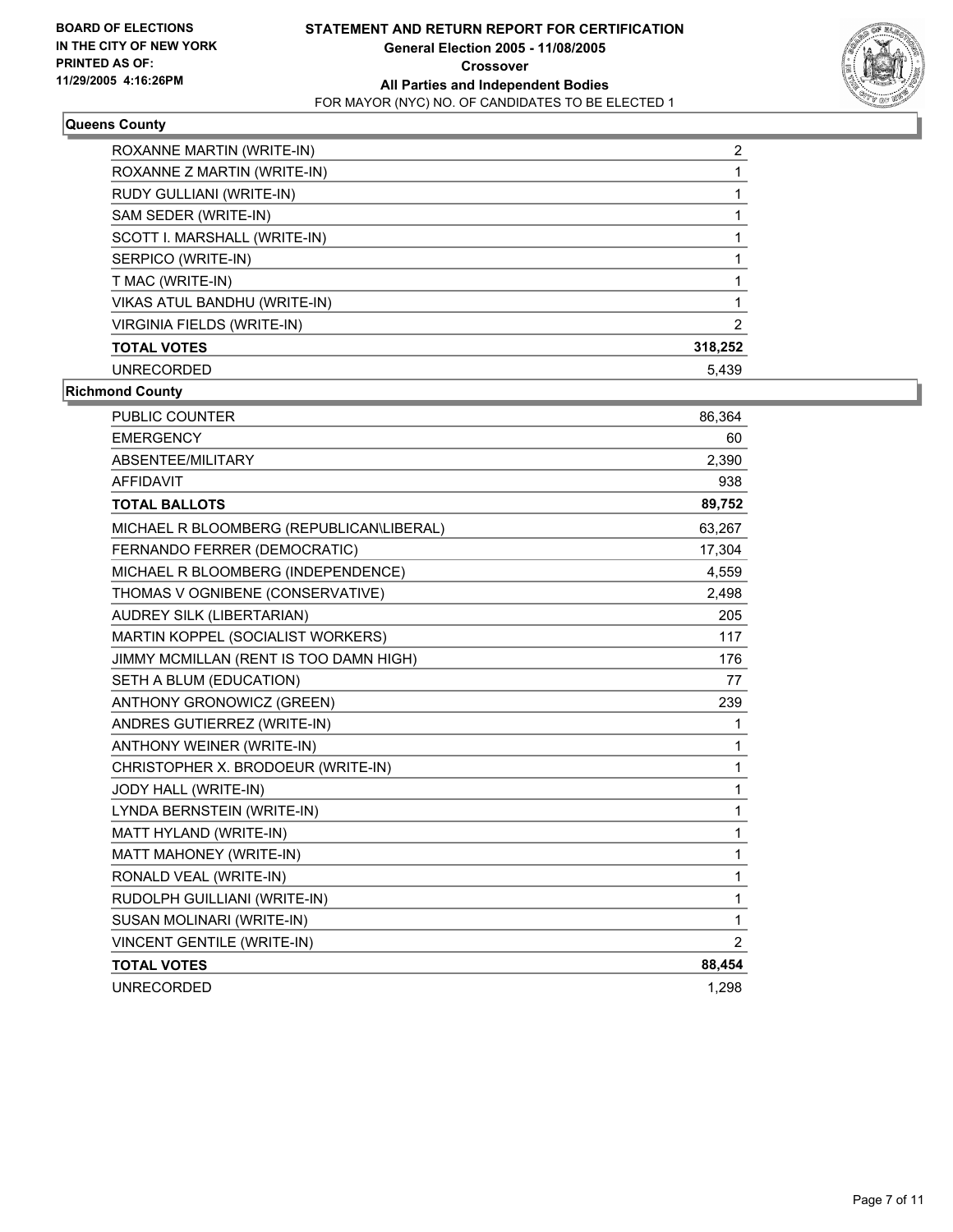

| PUBLIC COUNTER                           | 1,270,019    |
|------------------------------------------|--------------|
| <b>EMERGENCY</b>                         | 4,184        |
| ABSENTEE/MILITARY                        | 24,325       |
| AFFIDAVIT                                | 16,832       |
| <b>TOTAL BALLOTS</b>                     | 1,315,360    |
| MICHAEL R BLOOMBERG (REPUBLICAN\LIBERAL) | 678,444      |
| FERNANDO FERRER (DEMOCRATIC)             | 503,219      |
| MICHAEL R BLOOMBERG (INDEPENDENCE)       | 74,645       |
| THOMAS V OGNIBENE (CONSERVATIVE)         | 14,630       |
| AUDREY SILK (LIBERTARIAN)                | 2,888        |
| MARTIN KOPPEL (SOCIALIST WORKERS)        | 2,256        |
| JIMMY MCMILLAN (RENT IS TOO DAMN HIGH)   | 4,111        |
| SETH A BLUM (EDUCATION)                  | 1,176        |
| ANTHONY GRONOWICZ (GREEN)                | 8,297        |
| ABBY COOK-MACK (WRITE-IN)                | 1            |
| ABRAHAM MORGENSTERN (WRITE-IN)           | 1            |
| AFAN GOLDBERG (WRITE-IN)                 | 1            |
| AL SHARPTON (WRITE-IN)                   | 4            |
| ALFRED E. NEWMAN (WRITE-IN)              | 1            |
| ALLAN JENNINGS (WRITE-IN)                | 1            |
| ALTON MADDOX (WRITE-IN)                  | 1            |
| ALVIN LINDSEY (WRITE-IN)                 | 1            |
| ANDRES GUTIERREZ (WRITE-IN)              | 1            |
| ANTHONY GRONWICZ (WRITE-IN)              | $\mathbf{1}$ |
| ANTHONY WEINER (WRITE-IN)                | 31           |
| ARMINDA BEPKO (WRITE-IN)                 | 1            |
| BARBARA TURKEWITZ (WRITE-IN)             | 1            |
| BELLA ABZUG (WRITE-IN)                   | 1            |
| BENJAMIN BRONK (WRITE-IN)                | 1            |
| BEVERLY KOLBER (WRITE-IN)                | 1            |
| <b>BRIAN LEHRER (WRITE-IN)</b>           | 4            |
| <b>BRIAN LITTREIL (WRITE-IN)</b>         | 1            |
| BRIAN SALKIN (WRITE-IN)                  | 1            |
| C. VIRGINIA FIELDS (WRITE-IN)            | 3            |
| CARLA C ZANONI (WRITE-IN)                | 1            |
| CARLOS OPLACIO SR (WRITE-IN)             | 1            |
| CASEY M. WURZBACH (WRITE-IN)             | 1            |
| CECELIA LIM (WRITE-IN)                   | 1            |
| CECILA LEE (WRITE-IN)                    | 1            |
| CHANIE SCHWEID (WRITE-IN)                | 1            |
| CHARLES BARON (WRITE-IN)                 | 1            |
| CHARLES BARRON (WRITE-IN)                | 1            |
| CHRISTINE QUINN (WRITE-IN)               | 1            |
| CHRISTOPHER BRODEUR (WRITE-IN)           | 1            |
| CHRISTOPHER X. BODEUR (WRITE-IN)         | 1            |
| CHRISTOPHER X. BRODEUR (WRITE-IN)        | 31           |
| CHRISTOPHER X. BRODOEUR (WRITE-IN)       | 1            |
| CHRISTOPHER X. BRODUER (WRITE-IN)        | 1            |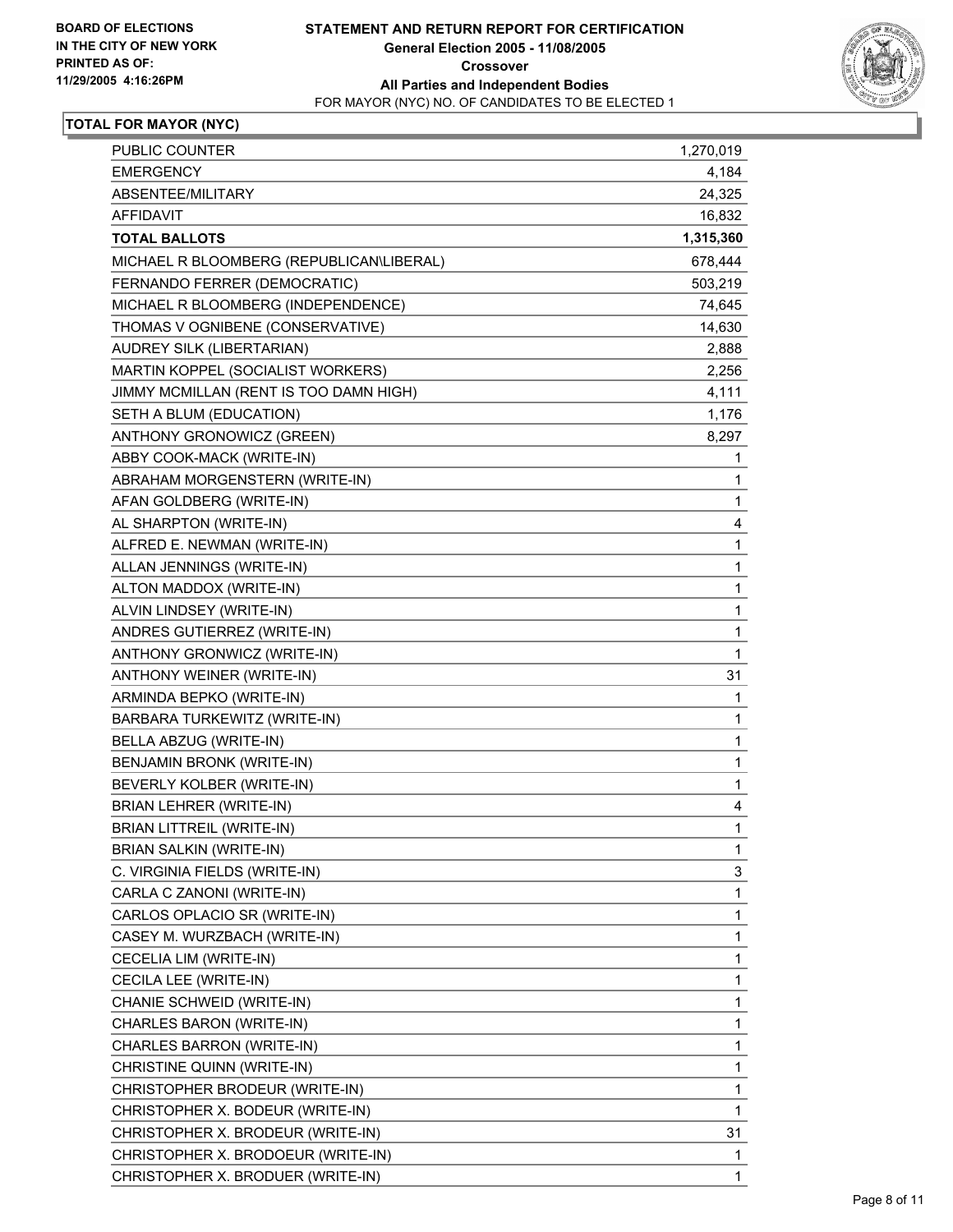

| CLAYTON BANKS (WRITE-IN)          | $\mathbf{1}$            |
|-----------------------------------|-------------------------|
| DAFFY DUCK (WRITE-IN)             | 1                       |
| DAN CANTOR (WRITE-IN)             | 1                       |
| DANIEL R. GENTILI (WRITE-IN)      | 1                       |
| DAVID GOREL (WRITE-IN)            | 1                       |
| DAVID WERTHEIMER (WRITE-IN)       | 1                       |
| DOROTHY WARMAN (WRITE-IN)         | 1                       |
| E. VINCENT WARREN (WRITE-IN)      | $\mathbf{1}$            |
| ED KOCH (WRITE-IN)                | $\overline{\mathbf{c}}$ |
| EDE FOX (WRITE-IN)                | 1                       |
| EDWIN MOORE (WRITE-IN)            | $\mathbf 1$             |
| EMILY FARRIS (WRITE-IN)           | $\mathbf 1$             |
| EVA S. MOSKOWITZ (WRITE-IN)       | $\overline{\mathbf{c}}$ |
| EVAN GORDON (WRITE-IN)            | 1                       |
| FARD MUHAMMAD (WRITE-IN)          | 1                       |
| FRANK BORZORELLI (WRITE-IN)       | 1                       |
| <b>GALE BREWER (WRITE-IN)</b>     | 1                       |
| GARY KASKEL (WRITE-IN)            | 1                       |
| <b>GENE RUSSIANOFF (WRITE-IN)</b> | $\overline{\mathbf{c}}$ |
| GENEVA CAUSEY (WRITE-IN)          | $\mathbf{1}$            |
| GIFFORD MILLER (WRITE-IN)         | 11                      |
| GOD (WRITE-IN)                    | 1                       |
| <b>GRACE KELLY (WRITE-IN)</b>     | 1                       |
| GREGORY A. MONTE (WRITE-IN)       | $\overline{c}$          |
| HARRIET LLOYD (WRITE-IN)          | 1                       |
| HARRY BELAFONTE (WRITE-IN)        | $\mathbf 1$             |
| HILLARY CLINTON (WRITE-IN)        | 3                       |
| HOWARD STERN (WRITE-IN)           | 1                       |
| JACQUELINE MISLA (WRITE-IN)       | 1                       |
| JAMES CROOKSHANK (WRITE-IN)       | 1                       |
| JAMES PRIZANT (WRITE-IN)          | 1                       |
| JERALD SEIDMAN (WRITE-IN)         | 1                       |
| JERRY SILVER (WRITE-IN)           | 1                       |
| <b>JESUS CHRIST (WRITE-IN)</b>    | 1                       |
| JIMMY MCMILLAN (WRITE-IN)         | 1                       |
| JOAN CARBONARO (WRITE-IN)         | 1                       |
| JODY HALL (WRITE-IN)              | 1                       |
| JOHN CRAWFORD (WRITE-IN)          | 1                       |
| JOHN SABINI (WRITE-IN)            | 1                       |
| JOHN W CRONIN (WRITE-IN)          | $\overline{\mathbf{c}}$ |
| JONATHAN LEWIS (WRITE-IN)         | 1                       |
| JOSEPH ADDABBO (WRITE-IN)         | 1                       |
| <b>JOSH BOTKIN (WRITE-IN)</b>     | 1                       |
| <b>JOSHUA RIKLAN (WRITE-IN)</b>   | 1                       |
| JOSPEH RUCCO (WRITE-IN)           | 1                       |
| JOY CHATEL (WRITE-IN)             | 1                       |
| JULIA FREEDSON (WRITE-IN)         | 1                       |
| K.H. (WRITE-IN)                   | 1                       |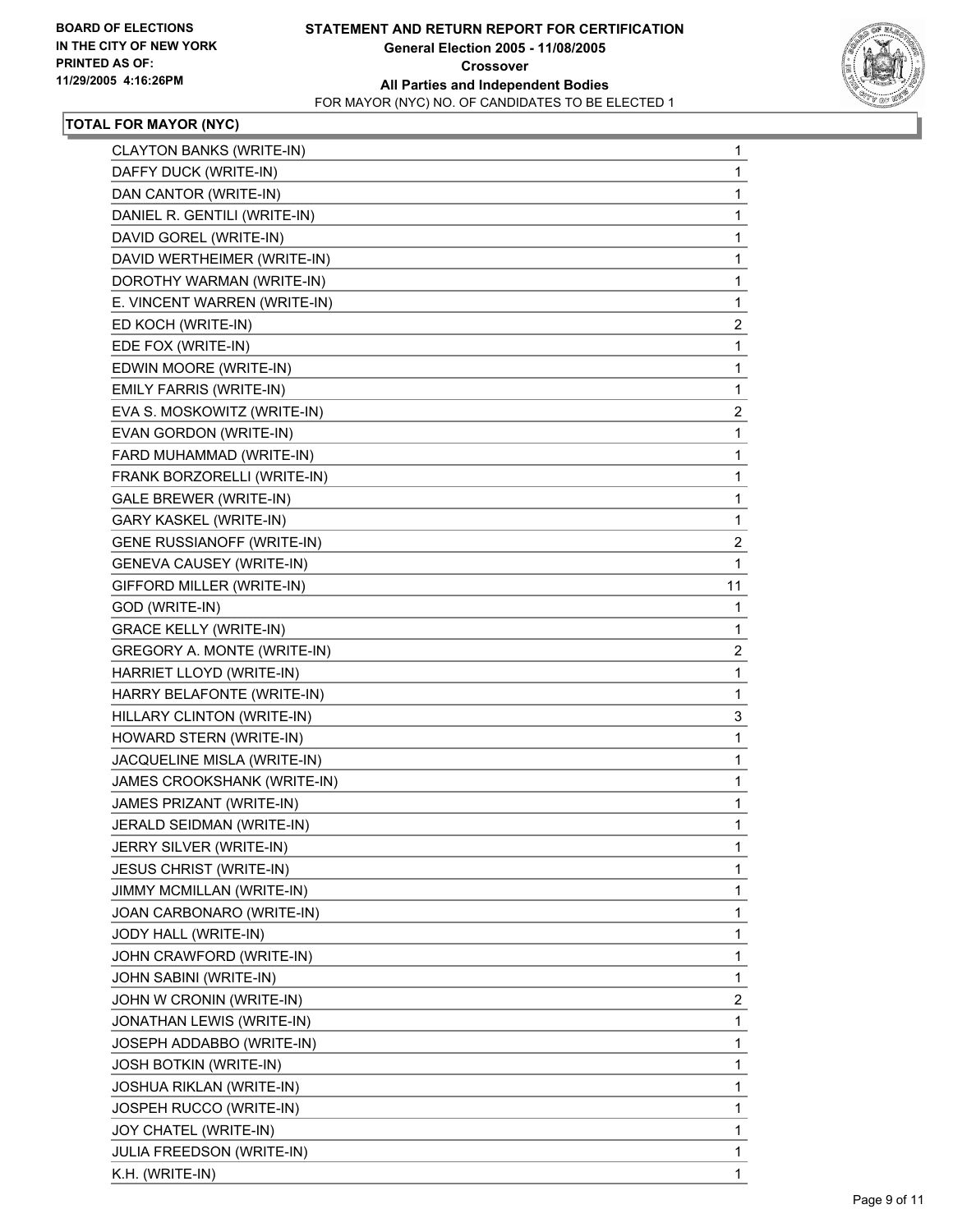

| KATHLEEN WOLF (WRITE-IN)      | 2                       |
|-------------------------------|-------------------------|
| KELVIN BIAS (WRITE-IN)        | 1                       |
| LAIRD MAGUIRE (WRITE-IN)      | $\overline{\mathbf{c}}$ |
| LARRY SILVERSTEIN (WRITE-IN)  | $\mathbf 1$             |
| LETITIA JAMES (WRITE-IN)      | $\overline{c}$          |
| LILLITHE E. MEYERS (WRITE-IN) | $\mathbf 1$             |
| LIZ KRUGER (WRITE-IN)         | 1                       |
| LYNDA BERNSTEIN (WRITE-IN)    | 1                       |
| LYNNE SERPE (WRITE-IN)        | 1                       |
| MADELEINE ROOM (WRITE-IN)     | 1                       |
| MARIA RAHA (WRITE-IN)         | 1                       |
| MARIO CUOMO (WRITE-IN)        | 1                       |
| MARK GREEN (WRITE-IN)         | 4                       |
| MARK LEVINE (WRITE-IN)        | 1                       |
| MARK SENAPE (WRITE-IN)        | 1                       |
| MARK STORK (WRITE-IN)         | 1                       |
| MARK TREYGER (WRITE-IN)       | 1                       |
| MARTHA STORK (WRITE-IN)       | $\mathbf 1$             |
| MARTY MARKOWITZ (WRITE-IN)    | 1                       |
| MARVIN MALATER (WRITE-IN)     | 1                       |
| MARY B OHARA (WRITE-IN)       | 1                       |
| MATT HYLAND (WRITE-IN)        | 1                       |
| MATT MAHONEY (WRITE-IN)       | 1                       |
| MATTHEW E. ENDLICH (WRITE-IN) | 3                       |
| MATTHEW ENDLICH (WRITE-IN)    | $\mathbf{1}$            |
| MICHAEL CHANIN (WRITE-IN)     | 1                       |
| MICHAEL HALPERT (WRITE-IN)    | 1                       |
| MICHAEL LUPINACCI (WRITE-IN)  | 1                       |
| MORDECHAI KATZ (WRITE-IN)     | 1                       |
| MORRIS RUBINSTEIN (WRITE-IN)  | $\mathbf 1$             |
| NAFTALI STEINBERG (WRITE-IN)  | 1                       |
| NANCY EDER (WRITE-IN)         | 1                       |
| NIKKI COLON (WRITE-IN)        | $\mathbf 1$             |
| NORMAN SIEGEL (WRITE-IN)      | 1                       |
| OREO SEIFERT (WRITE-IN)       | 1                       |
| PABLO MARTINEZ (WRITE-IN)     | 5                       |
| RALPH E. HULUCKI (WRITE-IN)   | $\mathbf{1}$            |
| RALPH NADER (WRITE-IN)        | 1                       |
| ROBERT POMILLA (WRITE-IN)     | $\mathbf 1$             |
| RONALD VEAL (WRITE-IN)        | 1                       |
| ROSEMARY SHEPARD (WRITE-IN)   | 1                       |
| ROXANNE MARTIN (WRITE-IN)     | 3                       |
| ROXANNE Z MARTIN (WRITE-IN)   | $\mathbf{1}$            |
| RUDOLPH GIULIANI (WRITE-IN)   | 1                       |
| RUDOLPH GUILLIANI (WRITE-IN)  | $\mathbf 1$             |
| RUDY GIULINANI (WRITE-IN)     | 1                       |
| RUDY GULLIANI (WRITE-IN)      | 1                       |
| SAM SEDER (WRITE-IN)          | 1                       |